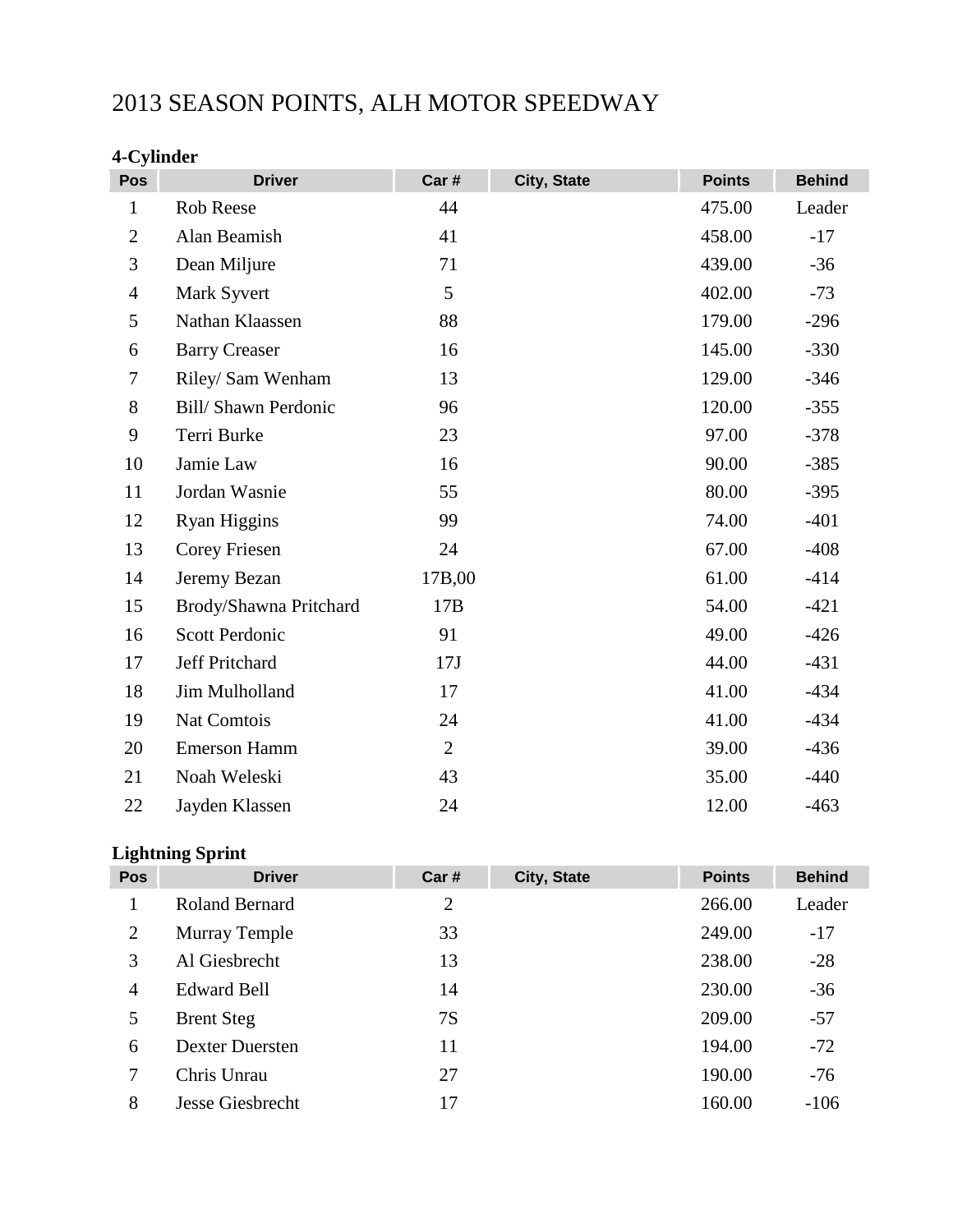| 9  | Amber Balcaen Wally<br><b>Butler</b> | 35W        | 155.00 | $-111$ |
|----|--------------------------------------|------------|--------|--------|
| 10 | Robert Livingstone                   | 43         | 131.00 | $-135$ |
| 11 | Jared Kalynuik                       | 96         | 128.00 | $-138$ |
| 12 | Kyle Cole                            | 2C,16      | 86.00  | $-180$ |
| 13 | <b>Ted Doell Ron Doell</b>           | 22         | 79.00  | $-187$ |
| 14 | <b>Frank Elias</b>                   | 27         | 56.00  | $-210$ |
| 15 | Nick Otto                            | <b>220</b> | 45.00  | $-221$ |
| 16 | Alan Truscinski                      | 9          | 43.00  | $-223$ |
| 17 | Brayden Pengilly                     | 12         | 42.00  | $-224$ |
| 18 | Chris Bouwman                        | 4C         | 42.00  | $-224$ |
| 19 | Rodney Banman                        | 31         | 42.00  | $-224$ |

### **Pure Stock**

| <b>Pos</b>     | <b>Driver</b>              | Car #          | City, State | <b>Points</b> | <b>Behind</b> |
|----------------|----------------------------|----------------|-------------|---------------|---------------|
| 1              | <b>Brett Proctor</b>       | 21             |             | 269.00        | Leader        |
| 2              | <b>Brad Wall</b>           | 25             |             | 233.00        | $-36$         |
| 3              | <b>Dylan Penner</b>        | 42R            |             | 199.00        | $-70$         |
| $\overline{4}$ | Les McRae                  | 9              |             | 153.00        | $-116$        |
| 5              | Mary Klaassan              | 445            |             | 126.00        | $-143$        |
| 6              | Mike Peterson              | 43             |             | 88.00         | $-181$        |
| $\overline{7}$ | Nathan Klaassen            | 6              |             | 58.00         | $-211$        |
| 8              | Keith Graham               | 7              |             | 47.00         | $-222$        |
| 9              | John Friesen Ethan Friesen | 3              |             | 45.00         | $-224$        |
| 10             | John Ford                  | 44             |             | 43.00         | $-226$        |
| 11             | Derek Pollock              | 4R             |             | 42.00         | $-227$        |
| 12             | Rob Penner                 | 42             |             | 42.00         | $-227$        |
| 13             | Darrel Dyck                | 34             |             | 41.00         | $-228$        |
| 14             | Ray Wolfe                  | $\overline{4}$ |             | 38.00         | $-231$        |
| 15             | <b>Curtis Giesbrecht</b>   | 7C             |             | 11.00         | $-258$        |

#### **Street Stock**

| <b>Pos</b> | <b>Driver</b>  | Car# | City, State | <b>Points</b> | <b>Behind</b> |
|------------|----------------|------|-------------|---------------|---------------|
|            | Shane Holden   | 11JR |             | 422.00        | Leader        |
|            | Cody Wall      | 88   |             | 395.00        | -27           |
|            | Jesse Pederson | 80   |             | 365.00        | -57           |
|            | Jesse Teunis   | 70   |             | 357.00        | -65           |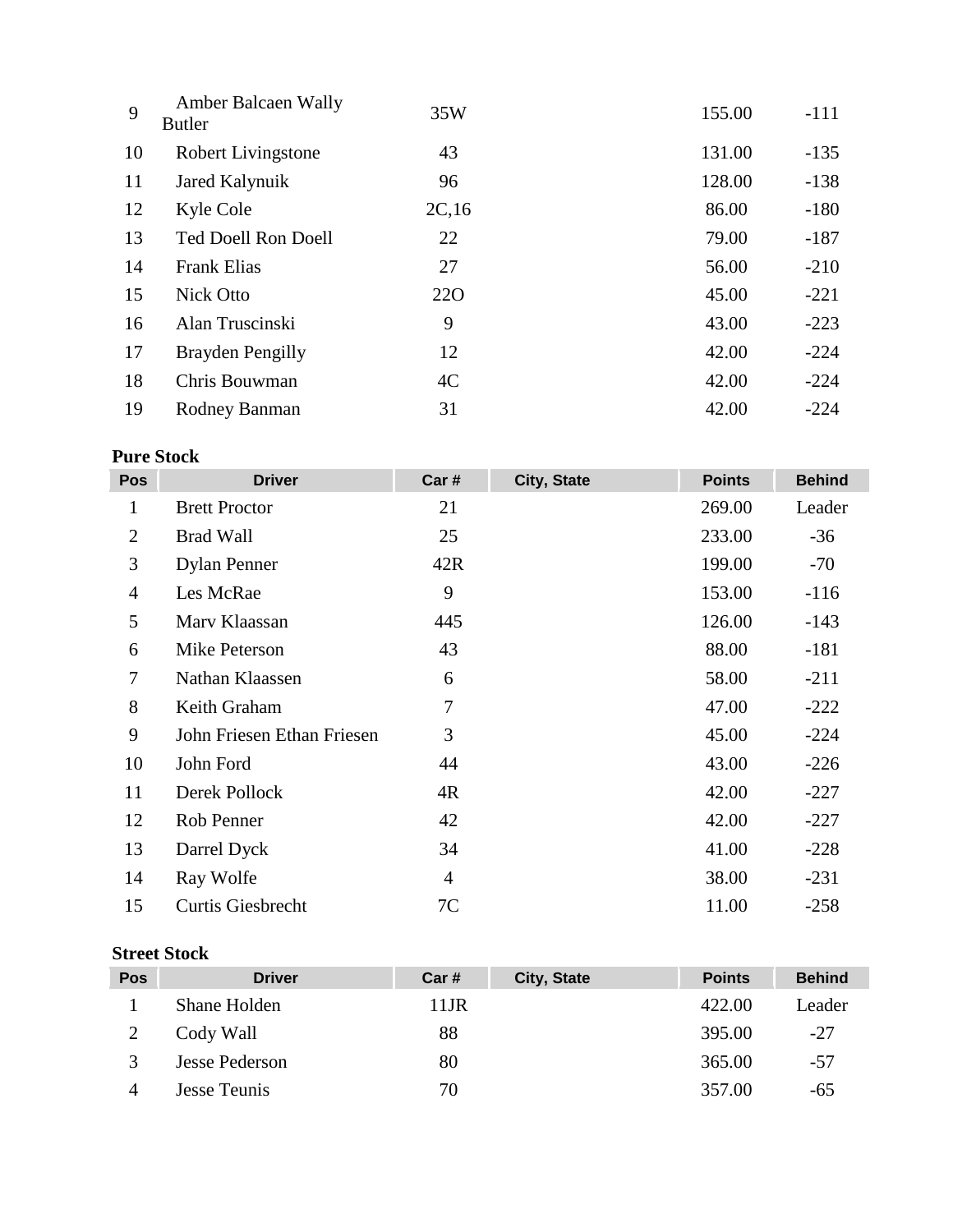| 5  | <b>Shawn Teunis</b>     | 39             | 328.00 | $-94$  |
|----|-------------------------|----------------|--------|--------|
| 6  | James Wall              | 24             | 243.00 | $-179$ |
| 7  | Wade Girodat            | 981            | 174.00 | $-248$ |
| 8  | <b>Billy Maruca</b>     | 53B            | 141.00 | $-281$ |
| 9  | Derek Pollock           | $\overline{4}$ | 83.00  | $-339$ |
| 10 | Rob Campbell            | 31             | 83.00  | $-339$ |
| 11 | Art Linert              | 2L             | 68.00  | $-354$ |
| 12 | Jordan Duray            | 81             | 54.00  | $-368$ |
| 13 | Dallas Witzel           | $\overline{2}$ | 47.00  | $-375$ |
| 14 | Matt Wieler             | 34             | 46.00  | $-376$ |
| 15 | Jamie Coyle             | 34             | 45.00  | $-377$ |
| 16 | <b>Steve Braun</b>      | 2R             | 45.00  | $-377$ |
| 17 | Derek Wesenberg         | $\overline{2}$ | 44.00  | $-378$ |
| 18 | <b>Rick Braun</b>       | 44R            | 44.00  | $-378$ |
| 19 | Rod Groening            | 44             | 44.00  | $-378$ |
| 20 | <b>Todd Skaurud</b>     | 34             | 43.00  | $-379$ |
| 21 | Pete Domineck           | 2T             | 16.00  | $-406$ |
| 22 | <b>Aaron Blacklance</b> | 5B             | 16.00  | $-406$ |
| 23 | Sean Penner             | 7L             | 11.00  | $-411$ |

## **Super Truck**

| Pos            | <b>Driver</b>                        | Car #          | City, State | <b>Points</b> | <b>Behind</b> |
|----------------|--------------------------------------|----------------|-------------|---------------|---------------|
| 1              | Jamie Vernaus Ward Imrie             | $\overline{2}$ |             | 270.00        | Leader        |
| $\overline{2}$ | George Balcaen Scott<br><b>Brown</b> | 1X,1           |             | 256.00        | $-14$         |
| 3              | Glen Manning Rod Fidler              | 5              |             | 253.00        | $-17$         |
| $\overline{4}$ | Rene Poluyko                         | 73P            |             | 220.00        | $-50$         |
| 5              | Wayne Grosky                         | 04             |             | 219.00        | $-51$         |
| 6              | Dan Picton                           | 22             |             | 212.00        | $-58$         |
| $\overline{7}$ | Shane Holden                         | 29             |             | 186.00        | $-84$         |
| 8              | Kevin Braget                         | 14             |             | 98.00         | $-172$        |
| 9              | Lynn Lucken                          | 30L            |             | 79.00         | $-191$        |
| 10             | Tayvia Dorge                         | 17             |             | 44.00         | $-226$        |
| 11             | Derek Pollock                        | 29             |             | 43.00         | $-227$        |
| 12             | Marc Zondag                          | 67             |             | 13.00         | $-257$        |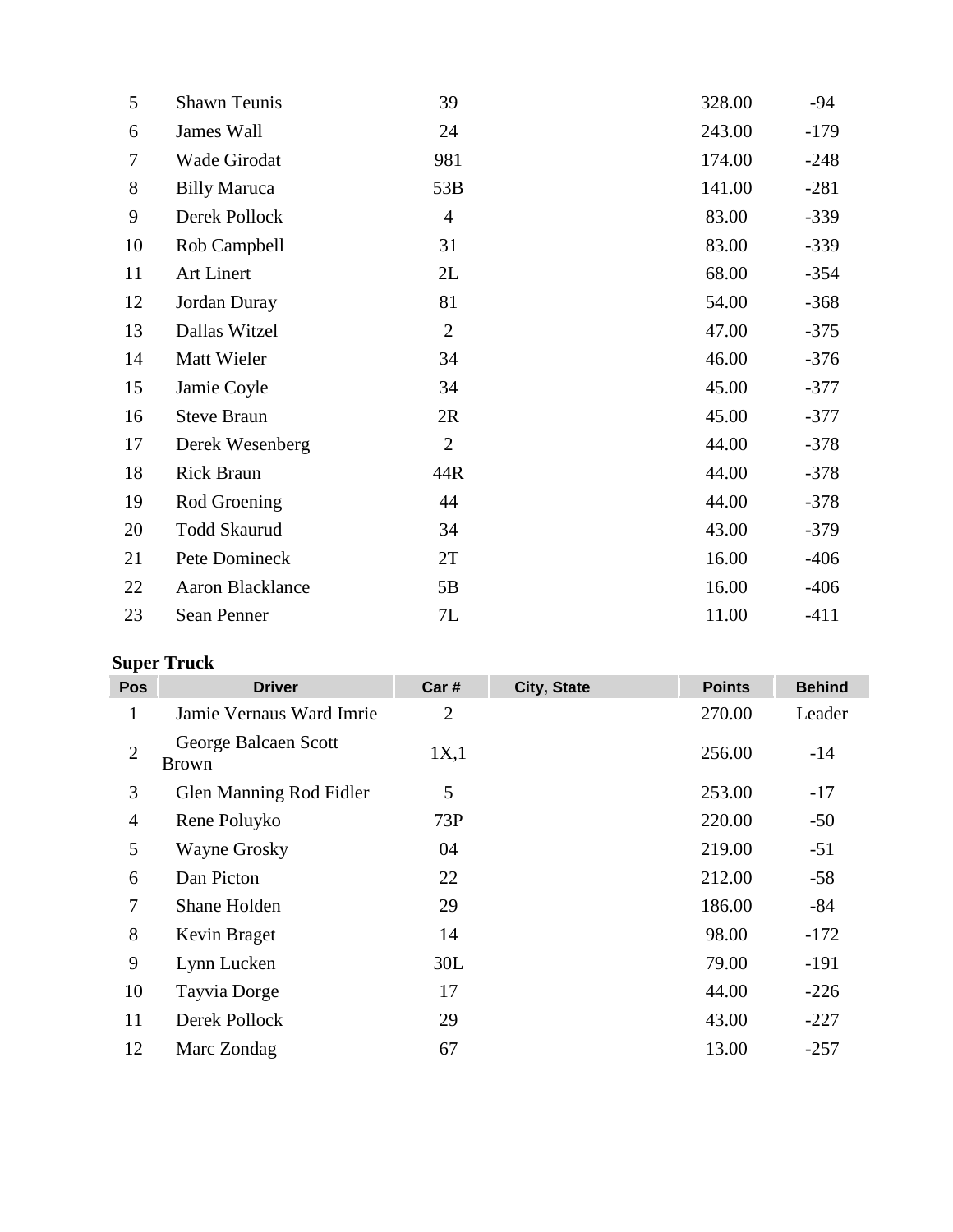### **Midwest Modified**

| Pos            | <b>Driver</b>        | Car#           | City, State | <b>Points</b> | <b>Behind</b> |
|----------------|----------------------|----------------|-------------|---------------|---------------|
| $\mathbf{1}$   | <b>Austin Hunter</b> | 44             |             | 415.00        | Leader        |
| $\overline{2}$ | Rick Fehr            | 921            |             | 400.00        | $-15$         |
| 3              | James Wall           | 24             |             | 398.00        | $-17$         |
| $\overline{4}$ | <b>Ryan Cousins</b>  | 36             |             | 392.00        | $-23$         |
| 5              | Rob Gordon           | X5             |             | 382.00        | $-33$         |
| 6              | Murray Kozie         | 55             |             | 380.00        | $-35$         |
| $\tau$         | Rob Penner           | 42             |             | 283.00        | $-132$        |
| 8              | <b>Brodie Dobson</b> | 54             |             | 265.00        | $-150$        |
| 9              | Erich Frey           | 47             |             | 170.00        | $-245$        |
| 10             | Gary Unrau           | 18             |             | 125.00        | $-290$        |
| 11             | Paul Veert           | 88             |             | 122.00        | $-293$        |
| 12             | <b>Grant Hall</b>    | $\overline{4}$ |             | 114.00        | $-301$        |
| 13             | David Delaine        | 00D            |             | 90.00         | $-325$        |
| 14             | Pat Smith            | 16             |             | 90.00         | $-325$        |
| 15             | Nick Audette         | 20             |             | 89.00         | $-326$        |
| 16             | Len Carson           | 6C             |             | 83.00         | $-332$        |
| 17             | <b>Justin Bronk</b>  | 92             |             | 62.00         | $-353$        |
| 18             | <b>Travis Saurer</b> | 21X            |             | 57.00         | $-358$        |
| 19             | <b>Scott Bintz</b>   | <b>1S</b>      |             | 57.00         | $-358$        |
| 20             | Ray Smith            | 08             |             | 51.00         | $-364$        |
| 21             | Dustin Wahl          | 74             |             | 47.00         | $-368$        |
| 22             | Chris Boroskae       | 17             |             | 45.00         | $-370$        |
| 23             | Pete Enns            | 4HP            |             | 44.00         | $-371$        |
| 24             | Lyn Lamb             | $\overline{2}$ |             | 41.00         | $-374$        |
| 25             | Alex Johnson         | 13             |             | 19.00         | $-396$        |
| 26             | <b>Jason Somack</b>  | 3              |             | 18.00         | $-397$        |
| 27             | <b>Jeff Davis</b>    | 85             |             | 17.00         | $-398$        |
| 28             | Devon Gordon         | 44X            |             | 15.00         | $-400$        |

#### **Modified**

| <b>Pos</b> | <b>Driver</b>      | Car# | City, State | <b>Points</b> | <b>Behind</b> |
|------------|--------------------|------|-------------|---------------|---------------|
|            | Ward Imrie         | 10W  |             | 364.00        | Leader        |
|            | Jerome Guyot       | 48   |             | 359.00        | $-5$          |
|            | Darian Boyce       | 20X  |             | 355.00        | -9            |
|            | <b>Scott Greer</b> |      |             | 340.00        | $-24$         |